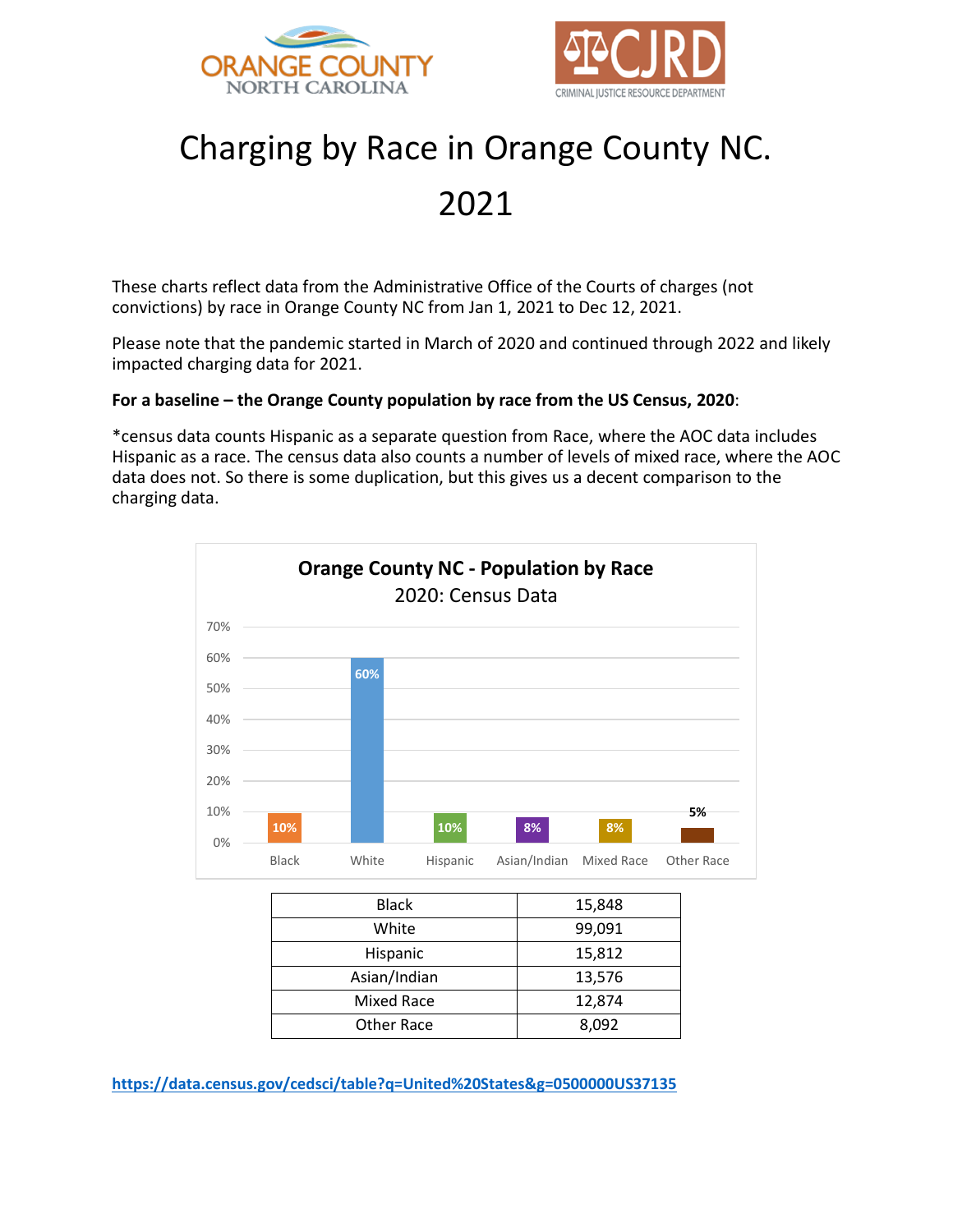





#### **Traffic charges – Includes Traffic misdemeanors and traffic related infractions:**

**Select traffic charges by race (Speeding, Reckless Driving to Endanger, Expired Registration) \*percentage reflects percentage by charge**

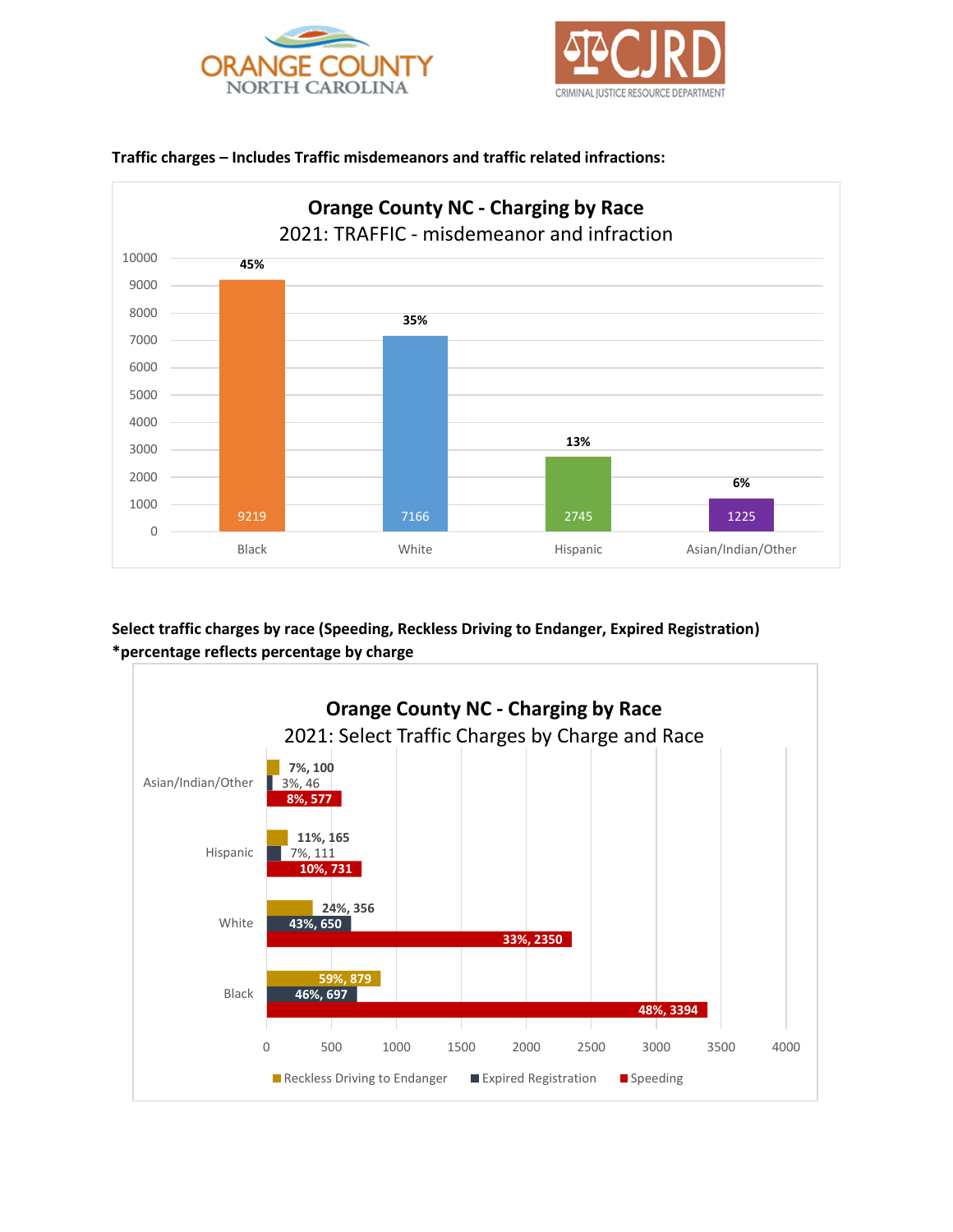



**DRUG CHARGES:**

#### **All Drug offenses:**



**All drug felony charges (traffic/sell/pwisd/felony possession) and all drug misdemeanor charges (possession) \*percentage reflects percentage by charge**

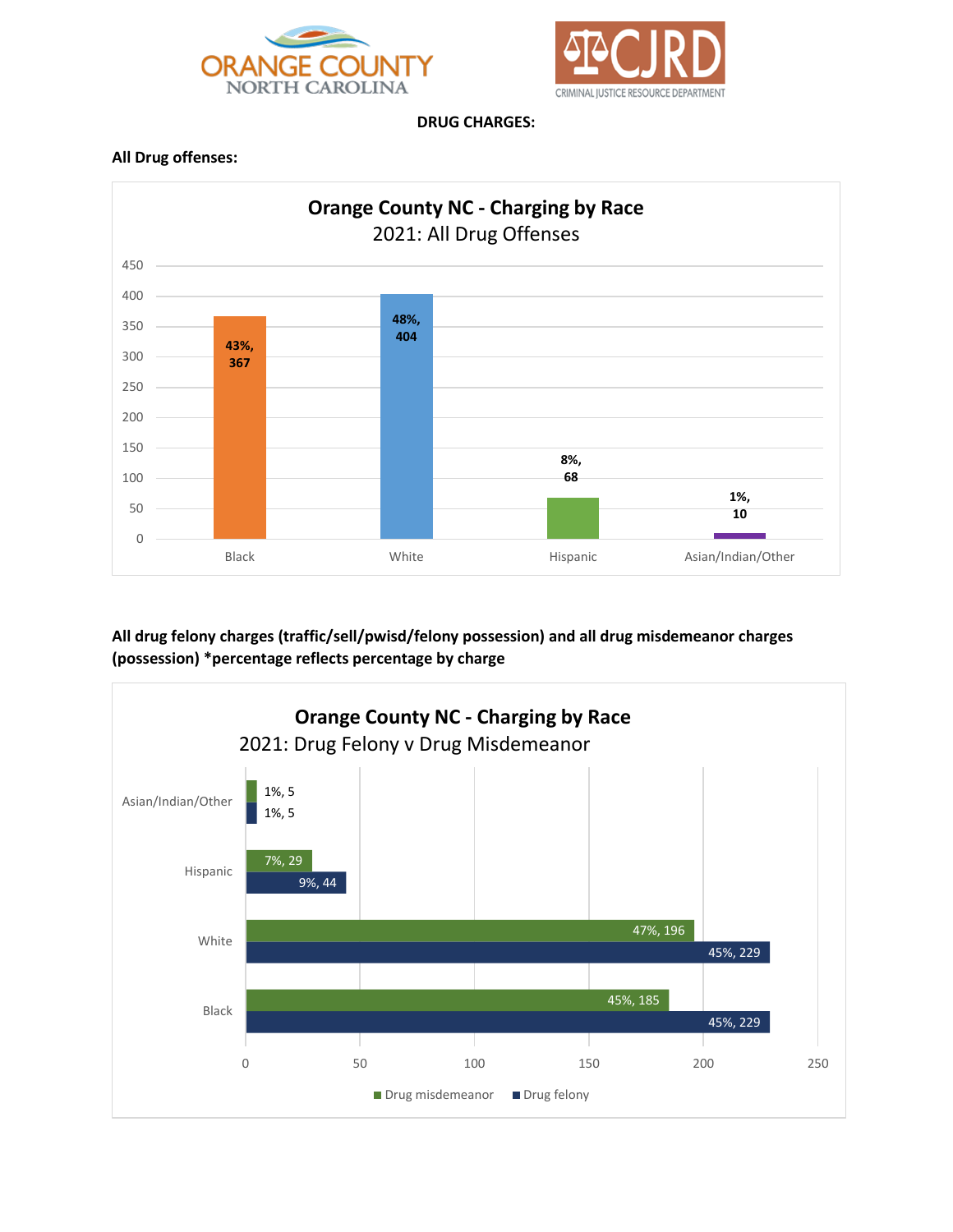



#### **Marijuana Charges (felony and misdemeanor):**



**Marijuana Charges by type and race; Felony (trafficking/PWISD/sell/felony possession) v Misdemeanor (possession): \*percentage reflects percentage by charge**

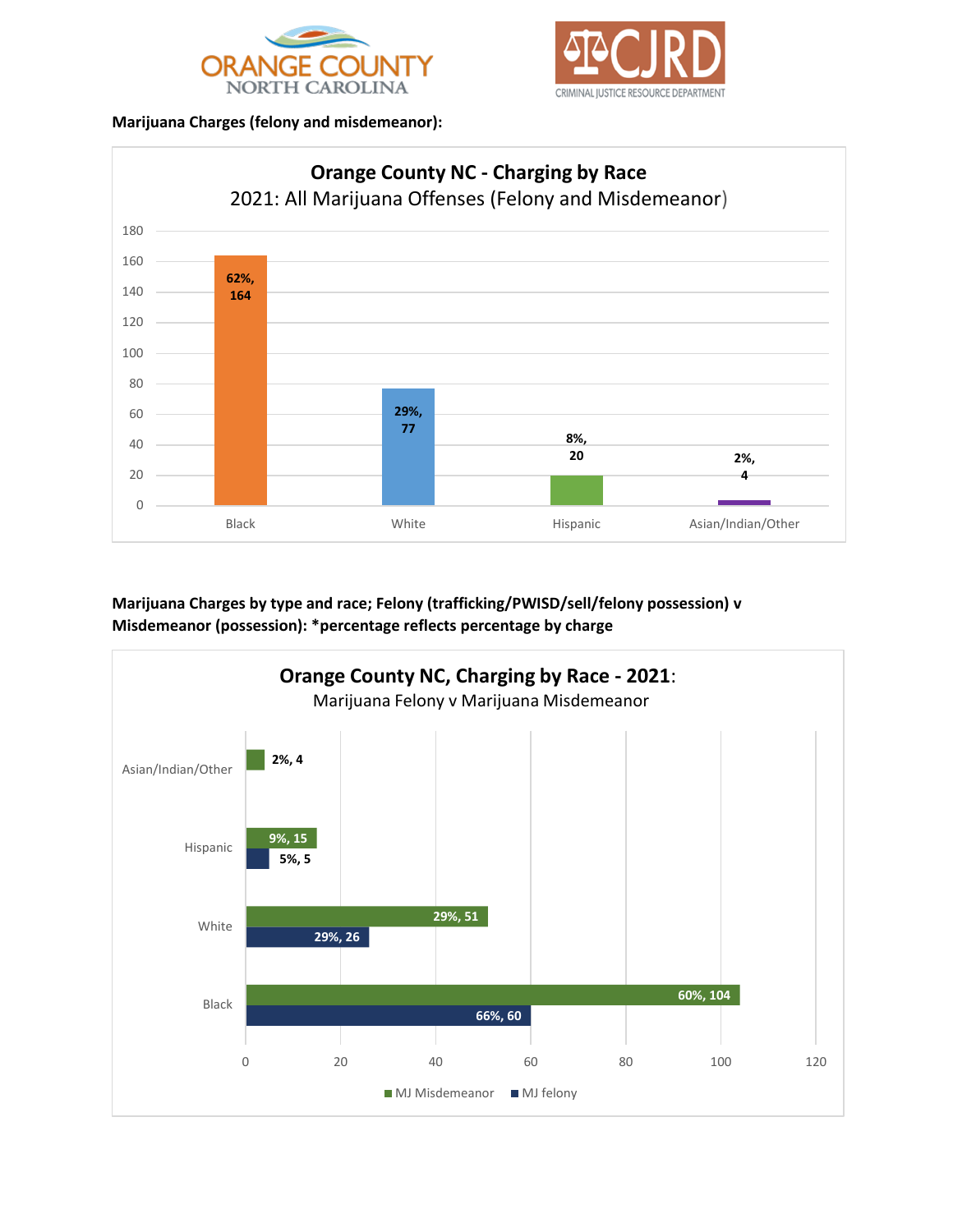



#### **Opiate related offenses (Schedule I, II and Heroin)**



## **Opiate Misdemeanor (Simple Possession Sched II) and Opiate Felony (traffic/sell/pwisd/felony possession) \*percentage reflects percentage by charge**

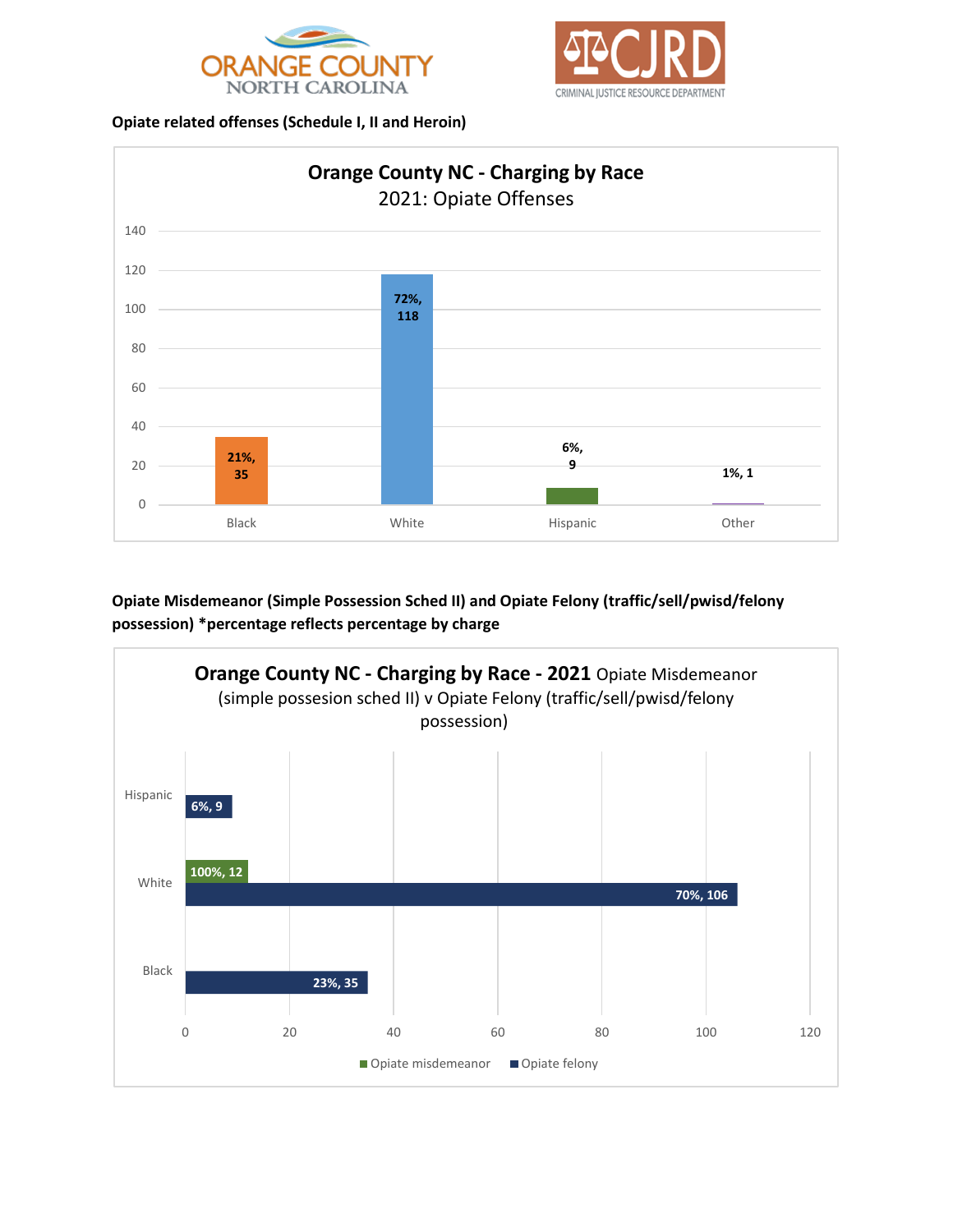



**Paraphernalia Possession (Possession of Marijuana Paraphernalia and Possession of Drug Paraphernalia) \*percentage reflects percentage by charge**



**Felony Possession of Cocaine and Felony Possession of Marijuana \*percentage reflects percentage by charge**